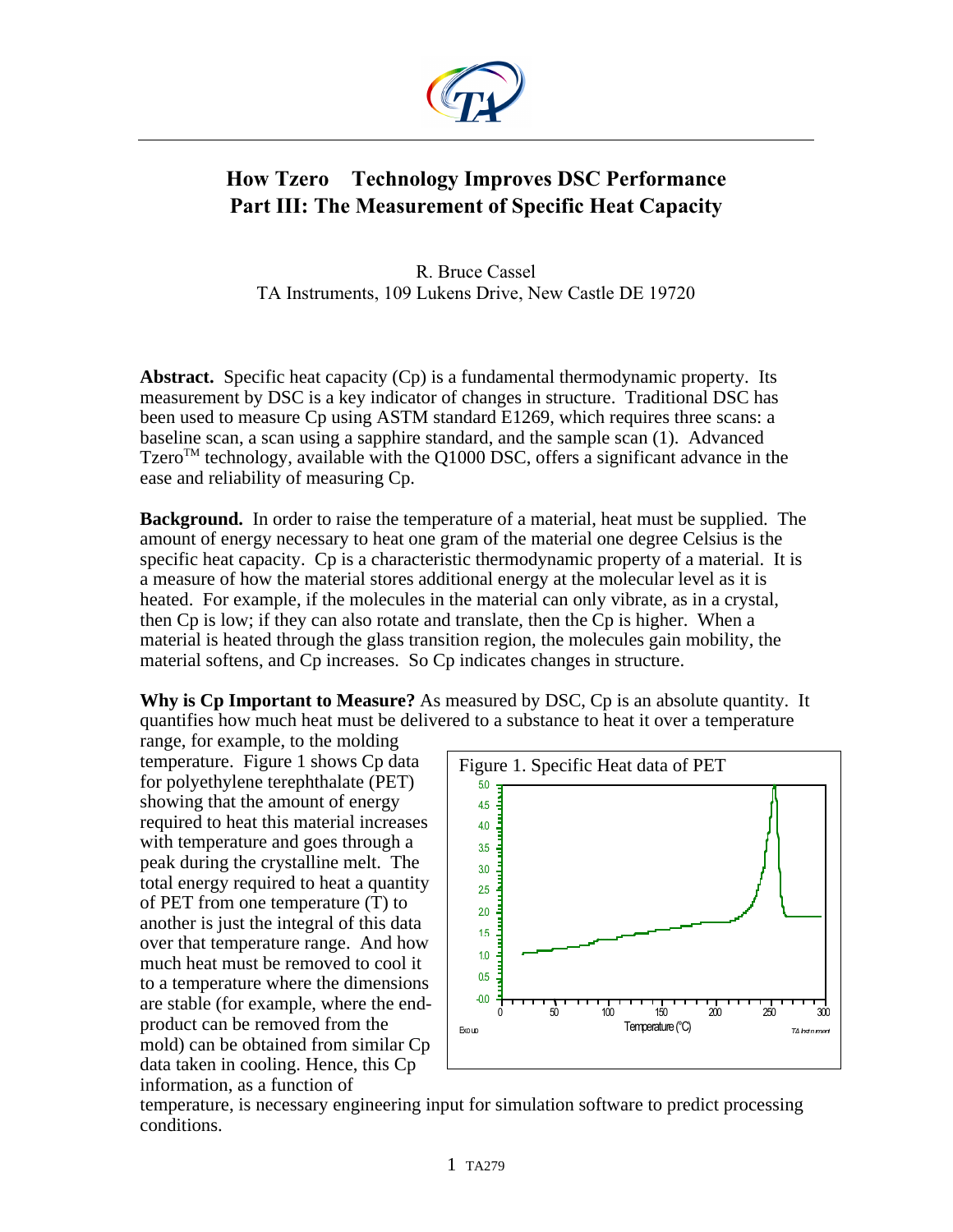The Cp of a material should always be positive. Apart from time-dependent processes, its value is independent of heating rate, and also sample size. So it is the natural way to compare data run under different conditions. For example, in Figure 2 the heat flow data is shown for polymethylmethacrylate (PMMA) taken at four different scanning rates and than normalized for Cp. The observed differences can be attributed to the time dependence of the Tg transition.



 **DSC Measurement of Cp.** In an ideal DSC there would be no heat flow signal unless a sample with heat capacity were being heated, or some other thermal process was taking place. In this ideal DSC, the empty pan baseline would be a straight line at zero milliwatts. If a sample were heated in this ideal DSC then the displacement from the zero line would be given by:  $dQ/dt = Cp * \beta * W$  (eq. 1) where  $dQ/dt$  is heat flow,  $\beta$  is heating rate and W is the sample specimen mass.

**The problem** is that most DSC's exhibit a substantial heat flow offset even when there is no sample present, and this heat flow signal is strongly dependent on heating rate, temperature and other factors (2). So in order to obtain Cp from a traditional DSC it has been necessary to subtract an empty pan baseline run under identical conditions, before determining Cp from equation 1. A further limitation is that the calibration of the instrument, both temperature scale and heat flow, is critical. Standard methods recommend a comparative technique whereby a specific heat capacity reference material is measured under identical conditions and the sample Cp is obtained by comparing their respective heat flow data as their ratio

(1). This lengthy procedure requires three analytical runs, each bracketed by equilibration steps as illustrated in Figure 3. Heat Flow (mW)

Because so much extra effort must be used to obtain Cp, most DSC methods call for the less quantitative, heat flow signal, which carries the arbitrary component of the offset, slope and curvature imposed by the instrument baseline. Were it not for the extra difficulty, all DSC data would be reported in Cp units.

**The solution** is Advanced Tzero<sup>TM</sup> technology, available on the Q1000.



In a recent advance from TA Instruments, a new DSC has been developed that provides an additional Tzero<sup>TM</sup> thermocouple sensor on the measurement cell  $(3, 4)$ . This allows the use of a more complete heat flow equation that takes into account the asymmetries in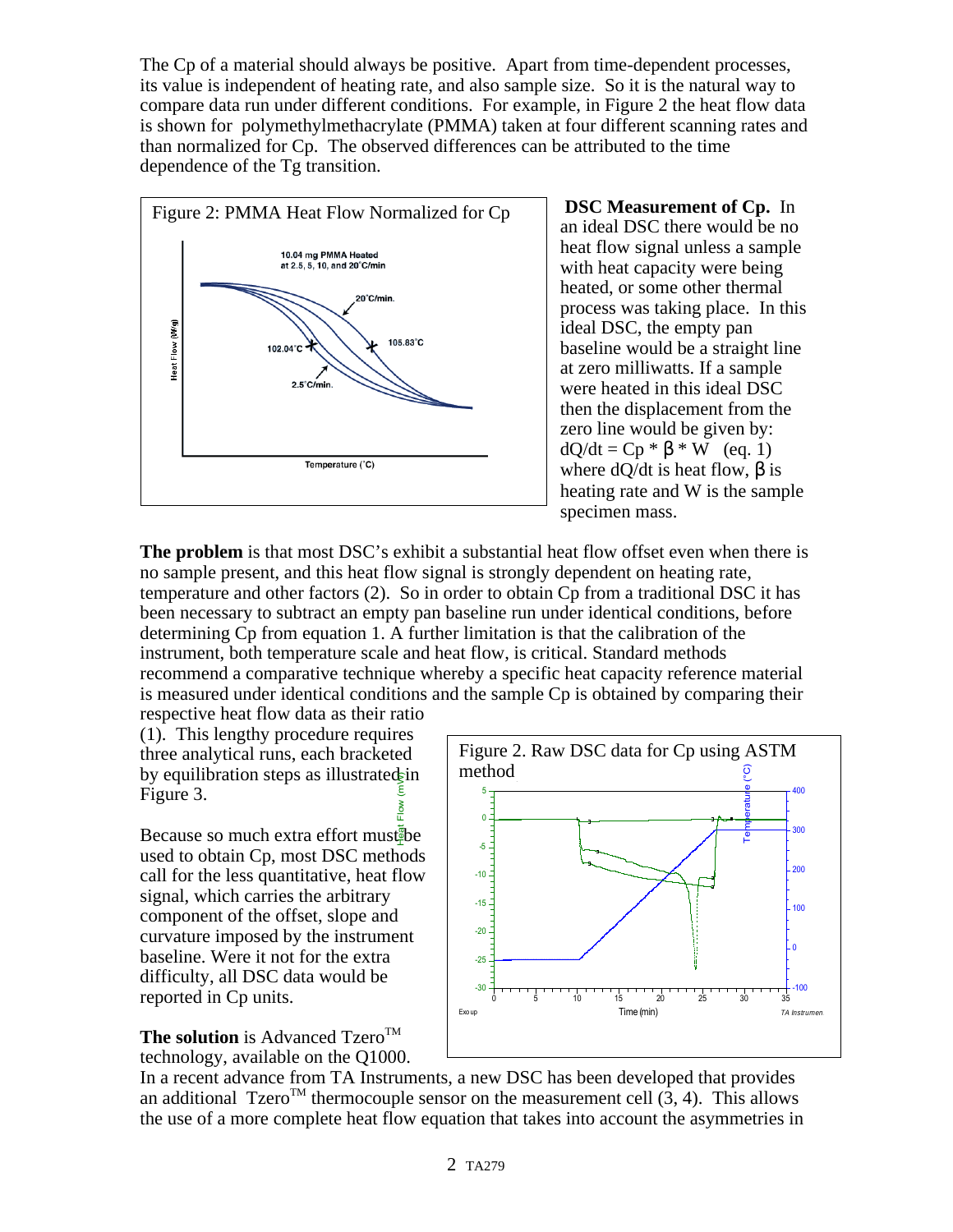the cell. As a result, the DSC heat flow signal in the absence of a sample is very close to the theoretical zero heat flow line (2), as illustrated in Figure 4. Using Advanced Tzero<sup>TM</sup> technology, the DSC and the pan response is incorporated into the initial calibration of the instrument. This means that whenever a sample is run, practically all of the thermal effects of the cell and sample pan are analytically removed from the heat flow output.



So the only difference between the heat flow and Cp is a constant normalization factor. The Q1000 with Advanced Tzero<sup>TM</sup> technology, therefore, provides a direct measure of Cp with a single scan. An example of the direct Cp data available with the Q1000 is shown in Figure 5. This has several important ramifications. First, there is no extra time required with the Q1000 to obtain Cp data, which as discussed previously, is a more accurate form of DSC data. Second, every DSC scan on the Q1000 is a potential Cp analysis. Third, even when the data is left in heat flow units it has the same

absolute character as Cp; namely, the instrumental character has been removed, which makes analysis more accurate.

**Cp from MDSC©.** Modulated  $\overline{\text{DSC}} \otimes^{\tau_{\text{M}}}$  is an alternative approach to obtaining specific heat capacity information (5). MDSC is capable of generating Cp data with an accuracy of up to  $+/- 2\%$ . While faster than the three experiment ASTM approach, traditional MDSC was somewhat time consuming as it uses underlying heating rates of <5ºC/min. This limitation is reduced by the 5°C/min MDSC experiments provided by  $Tzero^{TM}$  technology, available on the Q100, and the 10ºC/min MDSC experiments of Advanced  $Tzero^{TM}$  technology,



available on the Q1000. Hence, while a slower underlying rate and longer period still ensure *optimum* accuracy, accurate Cp data is available in a much shorter time by MDSC using either the Q100 or Q1000. In addition, the Q100 or Q1000 provide Cp units on all three modulated signals: total, reversing, and non-reversing. This provides additional analytical benefits.

Figure 6 shows the heat capacity of polystyrene obtained at 10ºC/min heating and cooling using the Q1000 and MDSC<sup>®</sup>. One of the advantages provided by the presentation of